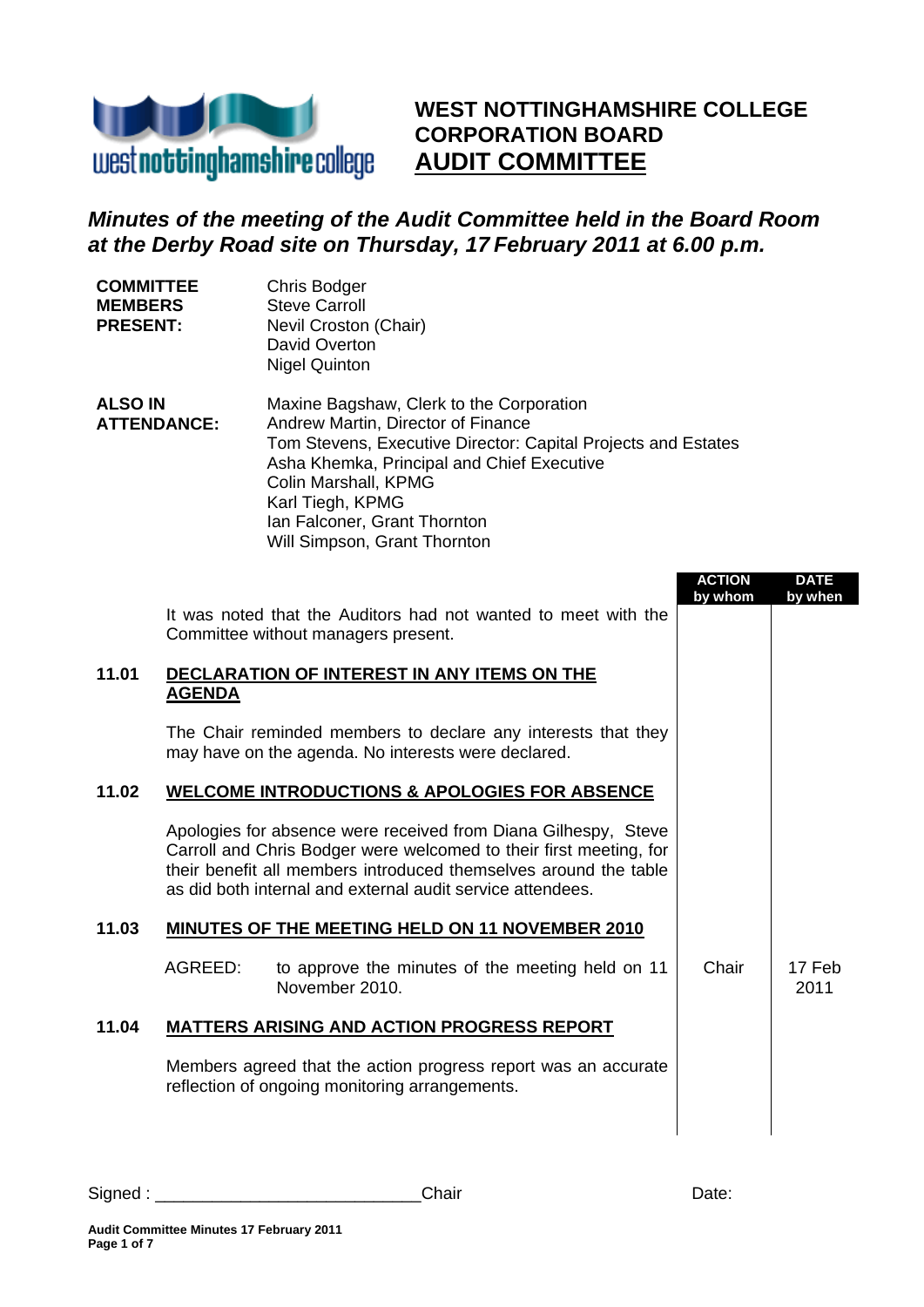## **11.05 INTERNAL AUDIT REPORTS**

### **PROGRESS REPORT**

Grant Thornton introduced this item and confirmed that there have been no changes to the plan and that everything is on target to meet the completion date. They confirmed that the last part of work is progressing to plan. Members were reminded that a deferred item on the plan is Governor Engagement and that work will be completed within the estimated 60 days, this being 52 days against the plan and 8 days of additional work undertaken regarding investigation of suspected fraud within the College. Members' attention was drawn to the report format/template and changes were discussed. It was agreed that the implementation of the changes brought about greater clarity.

## **EQUALITY AND DIVERSITY**

Grant Thornton introduced this report and drew members` attention to page 19, which sets out the background of the audit work completed. They confirmed that, within paragraph 1.3, positive assurance could be given following review work undertaken. They advised that there was one recommendation, which flowed from the audit, but that this is of low priority. Members' attention was drawn to paragraph 1.5 and the areas of good practice seen, auditors commended the E&D focus seen at College. By way of additional information, members` attention was drawn to paragraph 1.6 which is alternative E&D schemes and initiatives seen elsewhere in the sector. It was acknowledged that these were not being put forward as better processes, just examples of how E&D is being dealt with in other organisations.

In general discussion, members were advised that the E&D processes at WNC are very positive when compared with other colleges seen in the sector, and indeed the College has been very proactive in its development of this area. Auditors confirmed that this area being reviewed was to give the College positive independent assurances that all was progressing at an exceptionally high standard.

The Principal confirmed that the College has had two thematic reviews on Equality and Diversity by OFSTED and that, as a consequence, they are using the College as an exemplar.

#### **CURRICULUM PLANNING**

Grant Thornton introduced their report and confirmed that, as expected by Management, the audit raised some issues to be addressed. They indicated that, overall, they were able to provide a qualified opinion. Members` attention was drawn to page 30 and the note that the curriculum planning process at this time does not require Schools of Learning to assess course viability

**Page 2 of 7**

**Audit Committee Minutes 17 February 2011**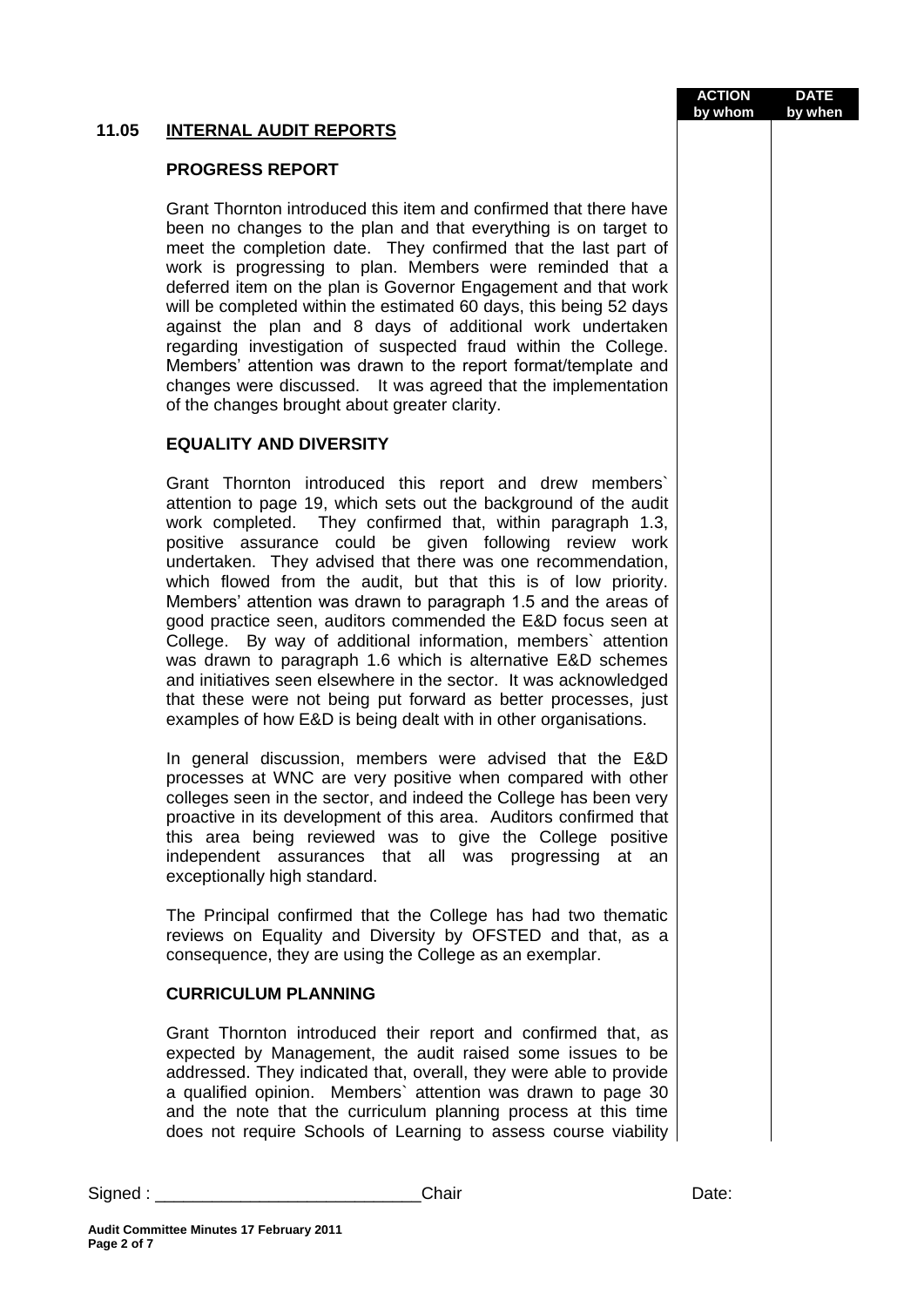| <b>ACTION</b> | <b>DATE</b> |
|---------------|-------------|
| by whom       | by when     |

and that viability, instead, is assessed at the overall School level. They indicated that given the cuts in funding, the College should be aware of those courses which do not meet the financial targets, and only run them where there is a strategic benefit. Members' attention was drawn to the detailed findings set out from page 32 onwards, it was noted that there was one high recommendation and four medium recommendations. In terms of the audit findings, members were given the assurance that the work undertaken was to give the College an idea of what it should aspire to, to keep ahead of the 'pack', and that the extra steps recommended would put the College in a much more financially astute position than many other colleges.

The Finance Director indicated that he had found this a really useful piece of work and that the changes recommended are being implemented within the current planning cycle. He advised that, traditionally, the College has operated a 'bottom up' process for curriculum planning but that this year there has been a 'top down' approach based on numbers and funding opportunities. The Principal confirmed that this supports the College's aspiration for leadership at every level and that the course leaders and Heads of School have been given the challenge of factoring in financial viability in any decisions made. She confirmed that, within the new processes, ownership of the curriculum plan will be with the Heads of School and that, because it requires their sign off, there will be much greater scrutiny of course proposals.

Members discussed the costing software used by the College and whether this allowed sufficient control. The Finance Director acknowledged that the software in place currently does not allow the recording of cost down to course level and that it is simply technically not possible at this stage, as the learner record system is not integrated. He advised members that the Management Team do have an annual balancing exercise, but that the data is not available as a live system. He indicated that the current system allows the College to be certain regarding attendance, success rates and there is the ability to compare year on year and trends, it is his belief that the College does have all the data and tools it needs to assess viability, but it is just 'pulling all the data together'.

One member of the Committee raised an issue regarding the Internal Auditors Service Level Agreement, it was acknowledged by auditors that they had missed the twenty day deadline. It was suggested this was as a result of significant work in this area and some considerable internal moderating regarding the findings and recommendations.

#### **INCOME GENERATION**

Grant Thornton introduced their report in this area and confirmed that their focus had been the pilot scheme being undertaken in the Construction area. Members' attention was drawn to paragraph

| Signed | `hoir : | Uate. |
|--------|---------|-------|
|        |         |       |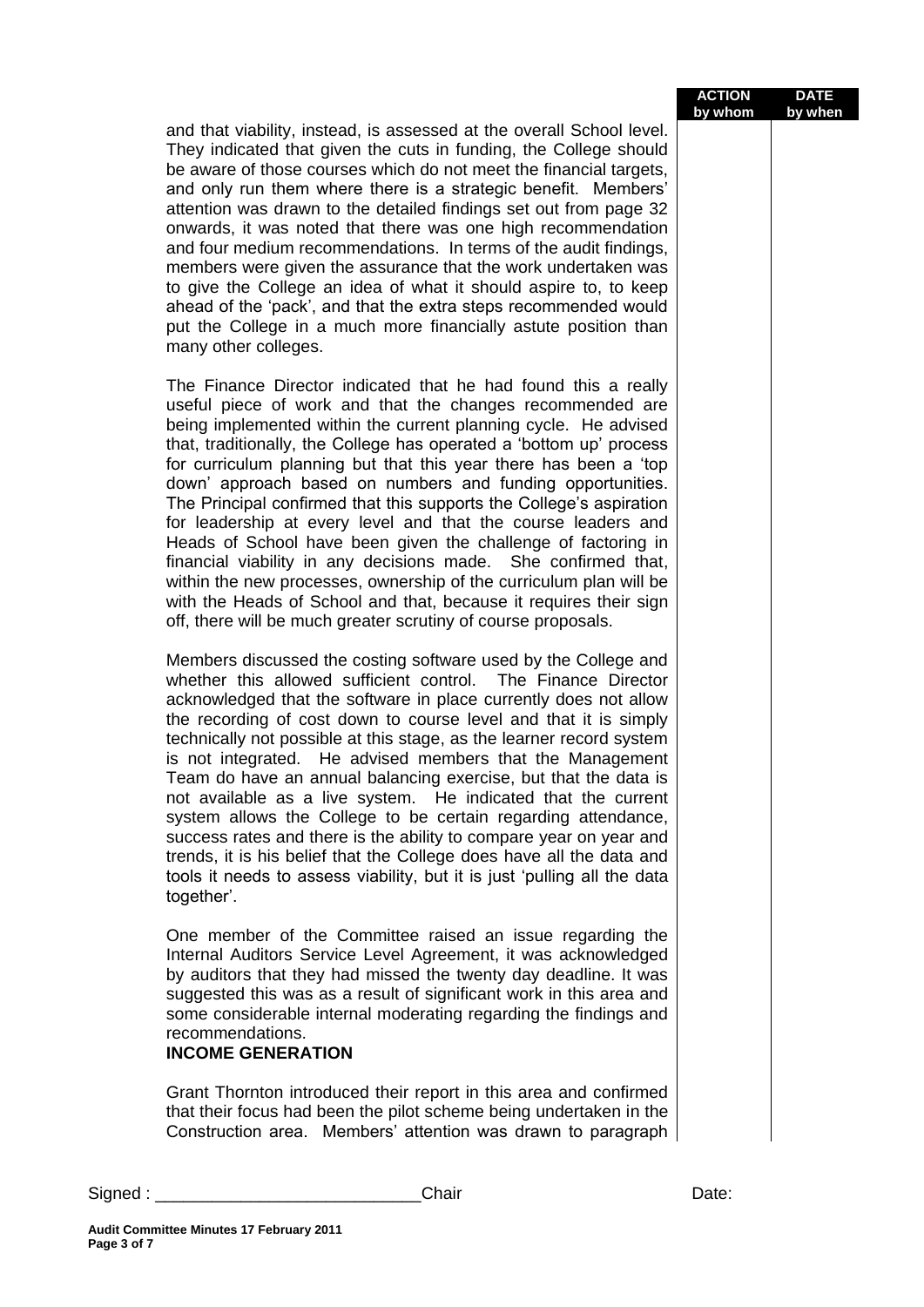|       |                                                                                                                                                                                                                                                                                                                                                                                                                                                                                                                                                                                                                                                                                                                                                                                                                                                         |                                                                                                                                                                                                                                                                                                                                                                                                                                                                                                                                                                                                                                                     | <b>ACTION</b><br>by whom | <b>DATE</b><br>by when |
|-------|---------------------------------------------------------------------------------------------------------------------------------------------------------------------------------------------------------------------------------------------------------------------------------------------------------------------------------------------------------------------------------------------------------------------------------------------------------------------------------------------------------------------------------------------------------------------------------------------------------------------------------------------------------------------------------------------------------------------------------------------------------------------------------------------------------------------------------------------------------|-----------------------------------------------------------------------------------------------------------------------------------------------------------------------------------------------------------------------------------------------------------------------------------------------------------------------------------------------------------------------------------------------------------------------------------------------------------------------------------------------------------------------------------------------------------------------------------------------------------------------------------------------------|--------------------------|------------------------|
|       |                                                                                                                                                                                                                                                                                                                                                                                                                                                                                                                                                                                                                                                                                                                                                                                                                                                         | 1.3 and the positive opinion given, it was noted that there were six<br>recommendations following the audit work, three of which were<br>medium priority.                                                                                                                                                                                                                                                                                                                                                                                                                                                                                           |                          |                        |
|       | The Finance Director confirmed that, within the pilot scheme, the<br>College is looking at issues of succession planning and that in<br>particular there are some specific areas of niche expertise. It was<br>acknowledged by the Committee that the College is constantly<br>ambitious to grow its full cost income, and that to facilitate and<br>encourage this they have introduced a Business Proposal<br>This template is available to all areas with the<br>template.<br>encouragement to be innovative, but properly cost out any<br>suggested full cost work. It was acknowledged that the pilot<br>scheme in the area of Construction is in a very competitive market<br>place. Members were advised that there will be an evaluation<br>process undertaken of the pilot scheme with a report to this<br>Committee at its June 2011 meeting. |                                                                                                                                                                                                                                                                                                                                                                                                                                                                                                                                                                                                                                                     |                          |                        |
|       |                                                                                                                                                                                                                                                                                                                                                                                                                                                                                                                                                                                                                                                                                                                                                                                                                                                         |                                                                                                                                                                                                                                                                                                                                                                                                                                                                                                                                                                                                                                                     | Fin. Dir.                | 23 June<br>2011        |
| 11.06 |                                                                                                                                                                                                                                                                                                                                                                                                                                                                                                                                                                                                                                                                                                                                                                                                                                                         | <b>AUDIT MONITORING</b>                                                                                                                                                                                                                                                                                                                                                                                                                                                                                                                                                                                                                             |                          |                        |
|       |                                                                                                                                                                                                                                                                                                                                                                                                                                                                                                                                                                                                                                                                                                                                                                                                                                                         | <b>COMPOSITE COLLEGE RECOMMENDATIONS REPORT</b>                                                                                                                                                                                                                                                                                                                                                                                                                                                                                                                                                                                                     |                          |                        |
|       | <b>Members</b>                                                                                                                                                                                                                                                                                                                                                                                                                                                                                                                                                                                                                                                                                                                                                                                                                                          | Composite<br>College<br>agreed<br>note<br>the<br>to<br>Recommendations Report.                                                                                                                                                                                                                                                                                                                                                                                                                                                                                                                                                                      |                          |                        |
|       |                                                                                                                                                                                                                                                                                                                                                                                                                                                                                                                                                                                                                                                                                                                                                                                                                                                         | PROGRESS AGAINST INTERNAL AUDIT<br><b>RECOMMENDATIONS</b>                                                                                                                                                                                                                                                                                                                                                                                                                                                                                                                                                                                           |                          |                        |
|       |                                                                                                                                                                                                                                                                                                                                                                                                                                                                                                                                                                                                                                                                                                                                                                                                                                                         | Members' attention was drawn to page 76 which clearly identifies<br>progress made regarding 'outstanding internal audit action<br>recommendations'.<br>Finance Director made specific<br>The<br>comments on the following;                                                                                                                                                                                                                                                                                                                                                                                                                          |                          |                        |
|       | a)                                                                                                                                                                                                                                                                                                                                                                                                                                                                                                                                                                                                                                                                                                                                                                                                                                                      | IT Security - he confirmed that the College has now<br>seen a significant change in how it runs IT and there<br>is, in fact, a new IT Director in place. He advised that<br>security used to be updated on a machine by machine<br>basis, and that with 2500 machines owned<br>by the<br>College this was a very impractical way of ensuring<br>updated security. He explained that the College now<br>has the ability to remotely upgrade across the whole<br>network and that this is significant progress. He<br>advised members that, although actions remained<br>outstanding, progress was being made in what was a<br>very challenging area. |                          |                        |
|       | b)                                                                                                                                                                                                                                                                                                                                                                                                                                                                                                                                                                                                                                                                                                                                                                                                                                                      | $2009/10 - a$ lot of these actions are part complete and                                                                                                                                                                                                                                                                                                                                                                                                                                                                                                                                                                                            |                          |                        |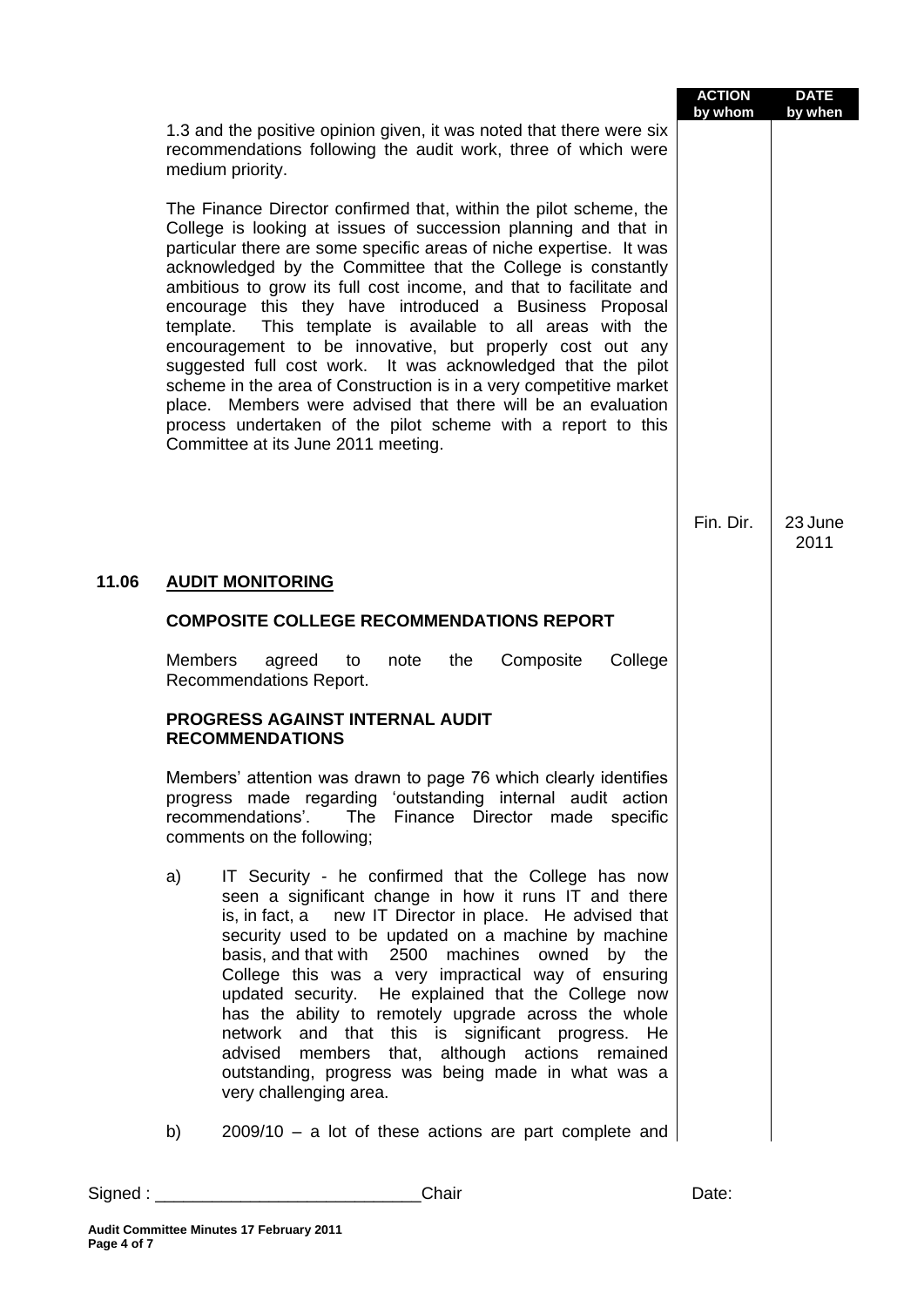have in fact been acted upon, but it is the case that the College is not yet in a position to demonstrate outcomes. He confirmed that timescales have been put in place regarding all the outstanding recommendations, and these timescales will be achieved.

Members noted the reasons for non-implementation of outstanding internal audit recommendations, detailed at pages 78- 80.

## **11.07 AUDIT SERVICE SECTOR TRAINING – JOINT AUDIT CODE OF PRACTICE**

Grant Thornton led on this item and confirmed that the final joint audit code of practice has not yet been published. By way of background, they indicated that, with the multiplicity of funding streams and regulators, there had been the identified need for one code that encompasses the whole sector. They advised that part one has been published and sets out the high level objectives. Part two, which is as yet unpublished, is intended to be the detail by which the high level objectives are achieved.

They advised that there have been various drafts of the joint audit code of practice and that the YPLA and the SFA have sought to harmonise processes. The requirement for harmonisation has been driven by the treasury and the drafts seen to date seem to go someway to achieving this. They advised that the audit sector had been informed that a number of steps are required before the final document is published, and these are, 1, edit for consistency, and 2, establish the future of the SFA and YPLA.

Grant Thornton indicated that there was talk that there may need to be two codes after all given the uncertainty regarding the SFA and YPLA, but that this remains an unknown at this time.

Grant Thornton confirmed that the new code would mean certain changes for the Audit Committee and that a lot of the new Audit Committee framework will be built around the Treasury Audit Committee handbook. The intention being to bring it in line with Treasury processes. Members were advised that there would be certain rules, and these would relate to Membership, Quoracy, Annual Assessment, Duties, Terms of Reference, Annual Reports on Risk Management and Control Opinions etc. All of which, it was acknowledged, that WNC does in any event.

In terms of the old versus the new, internal auditors confirmed that the old code was very cumbersome and the new code is much less prescriptive and risk based. The code proposes that there is a specific internal audit charter needed, it was acknowledged that this is something that Grant Thornton's audit plan already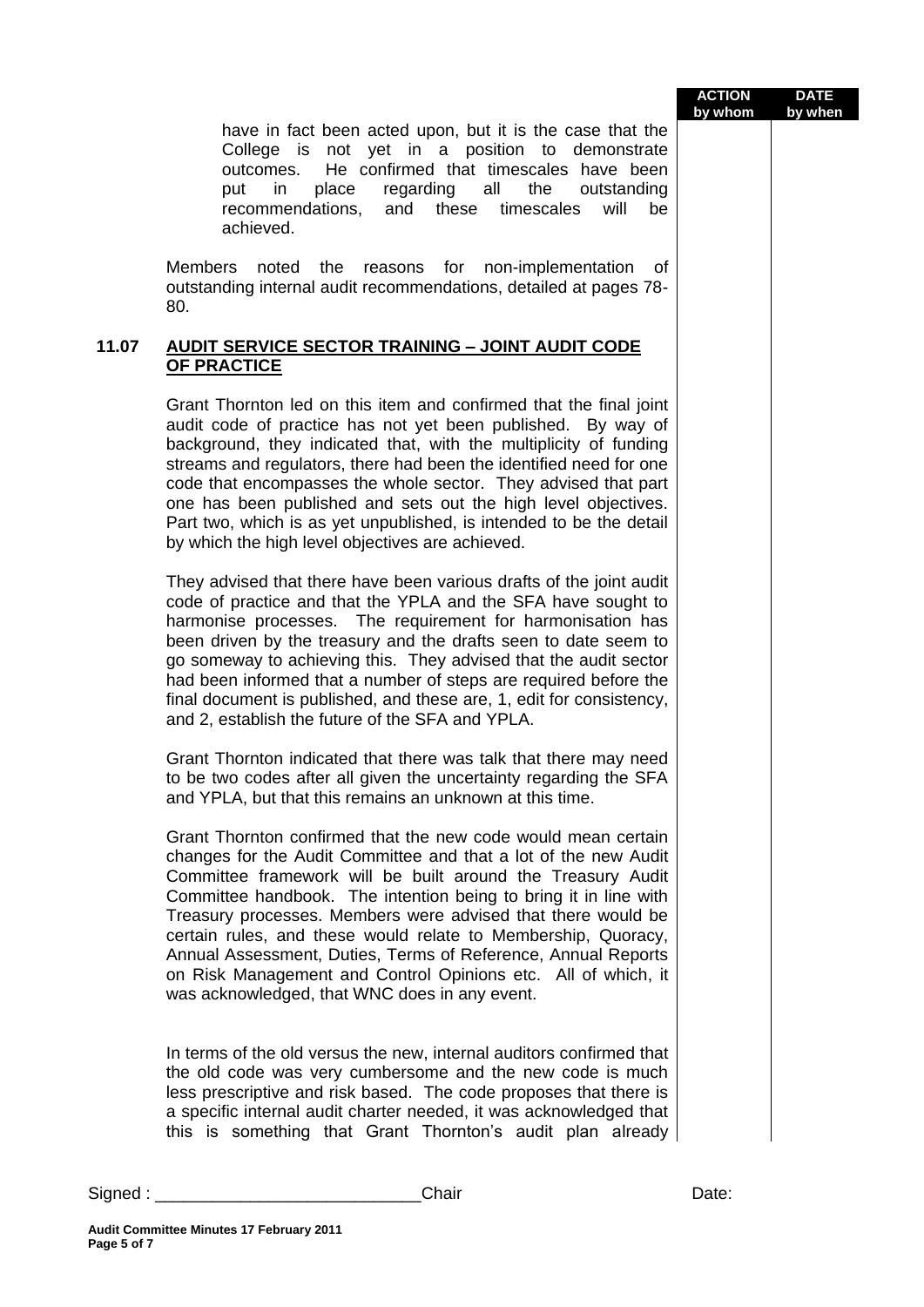|       |                                                                                                                                                                                                                                                                                                                                                                                                                                                                                                                                                                                                                                                                                                                                                                                                                                                                                                                                                                                                                                                                                     | <b>ACTION</b><br>by whom | <b>DATE</b><br>by when |
|-------|-------------------------------------------------------------------------------------------------------------------------------------------------------------------------------------------------------------------------------------------------------------------------------------------------------------------------------------------------------------------------------------------------------------------------------------------------------------------------------------------------------------------------------------------------------------------------------------------------------------------------------------------------------------------------------------------------------------------------------------------------------------------------------------------------------------------------------------------------------------------------------------------------------------------------------------------------------------------------------------------------------------------------------------------------------------------------------------|--------------------------|------------------------|
|       | There will also be the requirement that any non-audit<br>includes.<br>work done by the internal audit service is to be transparent, again<br>this is something that Grant Thornton already reports on.                                                                                                                                                                                                                                                                                                                                                                                                                                                                                                                                                                                                                                                                                                                                                                                                                                                                              |                          |                        |
|       | In terms of external audit, members were advised that the scope<br>of the audit work will not widen and there is the belief that the<br>regularity audit will stay.                                                                                                                                                                                                                                                                                                                                                                                                                                                                                                                                                                                                                                                                                                                                                                                                                                                                                                                 |                          |                        |
|       | Colin Marshall then took the opportunity to provide a general<br>sector update and the following was noted:                                                                                                                                                                                                                                                                                                                                                                                                                                                                                                                                                                                                                                                                                                                                                                                                                                                                                                                                                                         |                          |                        |
|       | 16-18 funding – there will be a vast reduction in entitlement<br>with an expected 75% cut. The impact to colleges will depend<br>on how they deliver enrichment activities. Colleges will need<br>to take an innovative approach to this constriction in funding.<br>Sector will see a reduced cap in funding and this will lead to a<br>٠<br>critical need for curriculum challenge.<br>Good news on ALS and increases will be seen to the<br>disadvantage fund.<br>Withdrawal of EMA.<br>$\bullet$<br>Whilst colleges have had indicative allocations, they still do not<br>$\bullet$<br>know the final budgets.<br>Withdrawal of Train to Gain.<br>The adult provision will see the biggest cuts and colleges will,<br>as a consequence, need to look at diversification of income.<br>The clear steer is that colleges need to obtain more fee<br>income from learners, this is a big challenge for most colleges.<br>JSA and ESA - colleges will have to ensure that they have<br>٠<br>appropriately designed courses/programmes<br>Three main challenges for the sector:<br>٠ |                          |                        |
|       | 1. having to deliver more for less;<br>2. need to increase fee income across the board;<br>3.<br>reduction on reliance on agency funding.                                                                                                                                                                                                                                                                                                                                                                                                                                                                                                                                                                                                                                                                                                                                                                                                                                                                                                                                           |                          |                        |
|       | The Principal confirmed that, in her view, the College's real<br>challenge is increasing its fee income as there is a veiled threat<br>from the SFA that penalties for failing to collect fees will be levied.<br>In addition, the criteria for fee remission will provide a huge<br>challenge for the College and its students. The way forward has<br>to be to focus on efficiencies, reducing the College's cost base<br>and looking at sharing services as a key goal.<br>This will<br>necessitate the College looking at its infrastructure.<br>AGREED:<br>to note the Audit Service Sector Update.                                                                                                                                                                                                                                                                                                                                                                                                                                                                            |                          |                        |
| 11.08 | <b>RISK MANAGEMENT</b>                                                                                                                                                                                                                                                                                                                                                                                                                                                                                                                                                                                                                                                                                                                                                                                                                                                                                                                                                                                                                                                              |                          |                        |
|       | The Director of Finance drew members' attention to the risk<br>register and the clearly highlighted changes. It was noted that<br>there were relatively few changes and that this was done on a<br>termly basis. The following were noted:                                                                                                                                                                                                                                                                                                                                                                                                                                                                                                                                                                                                                                                                                                                                                                                                                                          |                          |                        |
|       |                                                                                                                                                                                                                                                                                                                                                                                                                                                                                                                                                                                                                                                                                                                                                                                                                                                                                                                                                                                                                                                                                     |                          |                        |

٠